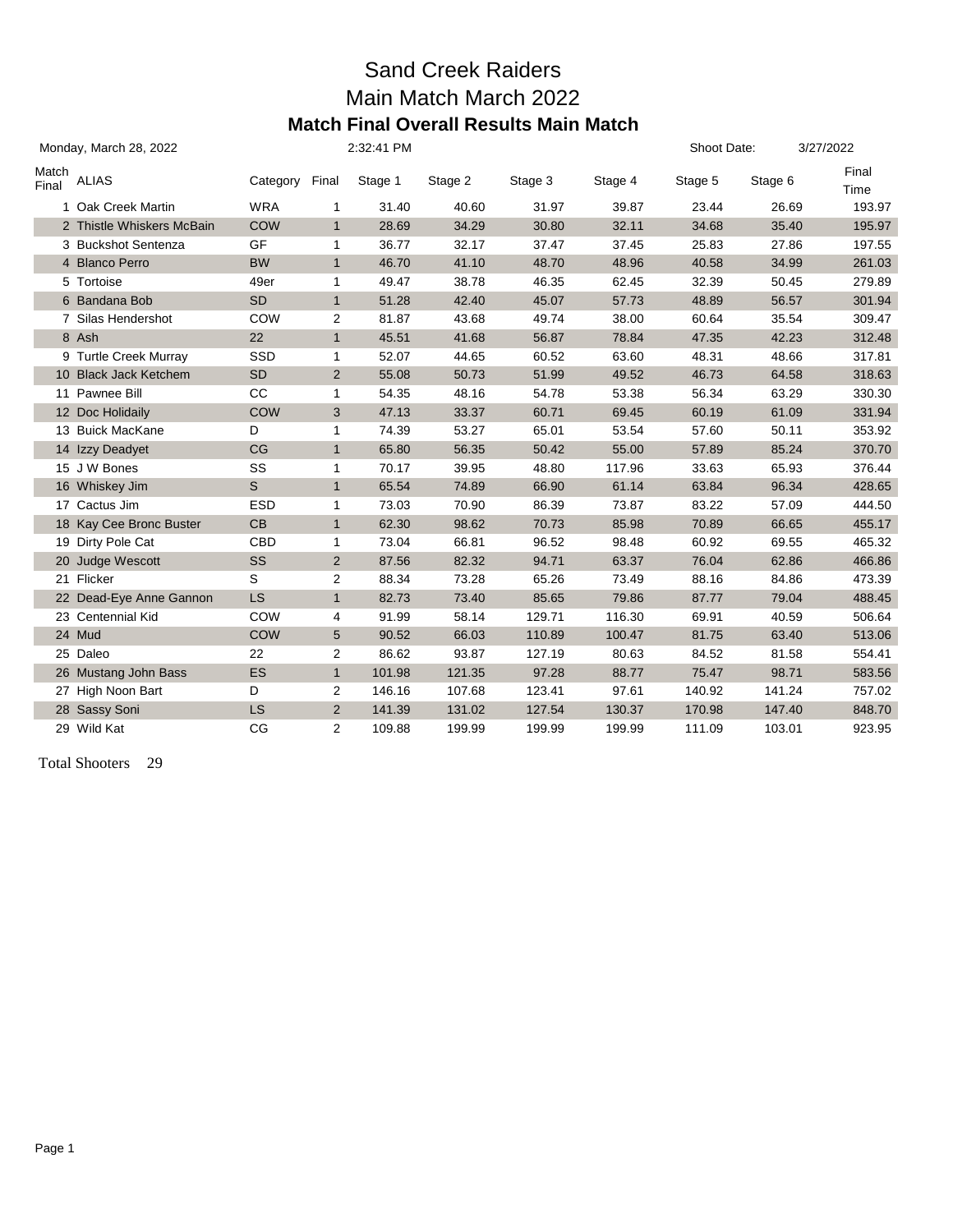| Monday, March 28, 2022      |                       |                |             | 2:37:24 PM                |                          |                          |                                    | 3/27/2022                | Page 1 of 4      |
|-----------------------------|-----------------------|----------------|-------------|---------------------------|--------------------------|--------------------------|------------------------------------|--------------------------|------------------|
| Match                       |                       |                | Stage 1     | Stage 2                   | Stage 3                  | Stage 4                  | Stage 5                            | Stage 6                  |                  |
| Alias<br>Final              | Category /            | Finish         | Time        | Time                      | Time                     | Time                     | Time                               | Time                     | Final            |
|                             | Wrangler $(36 +)$     | 1              | 26.40       | 25.60                     | 31.97                    | 34.87                    | 23.44                              | 21.69                    | 163.97           |
| 1                           | Misses:               | $1 =$          | 5           | $3 = 15$                  | $0 =$<br>0               | 5<br>$1 =$               | $0 =$<br>$\mathbf 0$               | 5<br>$1 =$               | 30               |
| Oak Creek Martin            | Penalties:            | $0 =$          | 0           | $0 =$<br>0                | $0 =$<br>0               | $0 =$<br>0               | $0 =$<br>0                         | 0<br>$0 =$               | 0                |
|                             | M Safety:             | $0 =$          | 0           | 0<br>$0 =$                | $0 =$<br>0               | $0 =$<br>0               | 0<br>$0 =$                         | $0 =$<br>0               | 0                |
|                             | Bonus:                |                | $\mathbf 0$ | 0                         | 0                        | 0                        | 0                                  | 0                        | 0                |
|                             |                       |                | 31.40       | 40.60                     | 31.97                    | 39.87                    | 23.44                              | 26.69                    | 193.97           |
|                             | Cowboy                | $\mathbf{1}$   | 28.69       | 24.29                     | 30.80                    | 27.11                    | 24.68                              | 25.40                    | 160.97           |
| 2                           | Misses:<br>Penalties: | $0 =$          | $\mathbf 0$ | 10<br>$2 =$               | $0 =$<br>$\mathbf 0$     | 5<br>$1 =$               | $2 = 10$                           | $2 =$<br>10              | 35               |
| <b>Thistle Whiskers McB</b> | M Safety:             | $0 =$<br>$0 =$ | 0<br>0      | 0<br>$0 =$<br>0<br>$0 =$  | $0 =$<br>0<br>$0 =$<br>0 | 0<br>$0 =$<br>0<br>$0 =$ | $\mathbf 0$<br>$0 =$<br>0<br>$0 =$ | 0<br>$0 =$<br>0<br>$0 =$ | 0<br>0           |
|                             | Bonus:                |                | 0           | 0                         | 0                        | 0                        | 0                                  | 0                        | 0                |
|                             |                       |                | 28.69       | 34.29                     | 30.80                    | 32.11                    | 34.68                              | 35.40                    | 195.97           |
|                             | Gunfighter            | $\mathbf{1}$   | 31.77       | 27.17                     | 32.47                    | 32.45                    | 20.83                              | 22.86                    | 167.55           |
| 3                           | Misses:               | $1 =$          | 5           | 5<br>$1 =$                | $1 =$<br>5               | 5<br>$1 =$               | 5<br>$1 =$                         | 5<br>$1 =$               | 30               |
| <b>Buckshot Sentenza</b>    | Penalties:            | $0 =$          | 0           | $0 =$<br>0                | $0 =$<br>0               | $0 =$<br>0               | $\mathbf 0$<br>$0 =$               | 0<br>$0 =$               | 0                |
|                             | M Safety:             | $0 =$          | 0           | 0<br>$0 =$                | $0 =$<br>0               | 0<br>$0 =$               | 0<br>$0 =$                         | 0<br>$0 =$               | 0                |
|                             | Bonus:                |                | 0           | 0                         | 0                        | 0                        | 0                                  | 0                        | 0                |
|                             |                       |                | 36.77       | 32.17                     | 37.47                    | 37.45                    | 25.83                              | 27.86                    | 197.55           |
|                             | <b>B-Western</b>      | $\mathbf{1}$   | 41.70       | 36.10                     | 48.70                    | 43.96                    | 30.58                              | 29.99                    | 231.03           |
| 4                           | Misses:               | $1 =$          | 5           | 5<br>$1 =$                | $0 =$<br>0               | 5<br>$1 =$               | $2 = 10$                           | $1 =$<br>5               | 30               |
| <b>Blanco Perro</b>         | Penalties:            | $0 =$          | 0           | 0<br>$0 =$                | $0 =$<br>0               | $0 =$<br>0               | $0 =$<br>0                         | $0 =$<br>0               | 0                |
|                             | M Safety:             | $0 =$          | 0           | $0 =$<br>0                | $0 =$<br>0               | $0 =$<br>0               | $0 =$<br>0                         | $0 =$<br>0               | 0                |
|                             | Bonus:                |                | $\mathbf 0$ | $\mathbf 0$               | 0                        | 0                        | 0                                  | 0                        | 0                |
|                             |                       |                | 46.70       | 41.10                     | 48.70                    | 48.96                    | 40.58                              | 34.99                    | 261.03           |
|                             | 49er                  | $\mathbf{1}$   | 39.47       | 28.78                     | 36.35                    | 37.45                    | 27.39                              | 35.45                    | 204.89           |
| 5                           | Misses:               | $2 =$          | 10          | $2 =$<br>10               | $2 = 10$                 | $5 =$<br>25              | 5<br>$1 =$                         | 15<br>$3 =$              | 75               |
| Tortoise                    | Penalties:            | $0 =$          | 0           | $\mathbf 0$<br>$0 =$      | $0 =$<br>0               | $\mathbf 0$<br>$0 =$     | $\mathbf 0$<br>$0 =$               | $\mathbf 0$<br>$0 =$     | 0                |
|                             | M Safety:             | $0 =$          | 0           | $\mathbf 0$<br>$0 =$      | $\mathbf 0$<br>$0 =$     | $0 =$<br>0               | $\mathbf 0$<br>$0 =$               | $0 =$<br>0               | 0                |
|                             | Bonus:                |                | 0           | 0                         | 0                        | 0                        | 0                                  | $\mathbf 0$              | 0                |
|                             |                       |                | 49.47       | 38.78                     | 46.35                    | 62.45                    | 32.39                              | 50.45                    | 279.89           |
|                             | Senior Duelist (60+)  | $\mathbf{1}$   | 51.28       | 37.40                     | 45.07                    | 42.73                    | 38.89                              | 41.57                    | 256.94           |
| 6                           | Misses:               | $0 =$          | 0           | 5<br>$1 =$                | $0 =$<br>0               | - 15<br>$3 =$            | $2 = 10$                           | $3 =$<br>15              | 45               |
| Bandana Bob                 | Penalties:            | $0 =$          | 0           | 0<br>$0 =$                | 0<br>$0 =$               | 0<br>$0 =$               | 0<br>$0 =$                         | 0<br>$0 =$               | 0                |
|                             | M Safety:             | $0 =$          | 0<br>0      | 0<br>$0 =$<br>$\mathsf 0$ | 0<br>$0 =$               | $0 =$<br>0<br>$\pmb{0}$  | $0 =$<br>0<br>0                    | $0 =$<br>0<br>$\pmb{0}$  | 0<br>$\mathbf 0$ |
|                             | Bonus:                |                | 51.28       | 42.40                     | 0<br>45.07               | 57.73                    | 48.89                              | 56.57                    | 301.94           |
|                             | Cowboy                | $\overline{2}$ | 56.87       | 38.68                     | 49.74                    | 38.00                    | 60.64                              | 35.54                    | 279.47           |
| $\overline{7}$              | Misses:               | $3 = 15$       |             | 5<br>$1 =$                | $0 =$<br>0               | 0<br>$0 =$               | $\overline{\phantom{0}}$<br>$0 =$  | $\mathbf 0$<br>$0 =$     | 20               |
| Silas Hendershot            | Penalties:            | $1 =$          | 10          | $0 =$<br>0                | $0 =$<br>0               | $0 =$<br>0               | $0 =$<br>0                         | $0 =$<br>$\mathbf 0$     | 10               |
|                             | M Safety:             | $0 =$          | 0           | 0<br>$0 =$                | $0 =$<br>0               | $0 =$<br>0               | $\mathbf 0$<br>$0 =$               | $0 =$<br>0               | 0                |
|                             | Bonus:                |                | 0           | 0                         | 0                        | 0                        | 0                                  | 0                        | 0                |
|                             |                       |                | 81.87       | 43.68                     | 49.74                    | 38.00                    | 60.64                              | 35.54                    | 309.47           |
|                             | 22 Caliber            | $\mathbf{1}$   | 45.51       | 36.68                     | 51.87                    | 43.84                    | 42.35                              | 42.23                    | 262.48           |
| 8                           | Misses:               | $0 =$          | $\mathbf 0$ | 5<br>$1 =$                | 5<br>$1 =$               | $7 = 35$                 | 5<br>$1 =$                         | $\mathbf 0$<br>$0 =$     | 50               |
| Ash                         | Penalties:            | $0 =$          | 0           | $\mathbf 0$<br>$0 =$      | $\mathbf 0$<br>$0 =$     | $\mathbf 0$<br>$0 =$     | $\mathbf 0$<br>$0 =$               | $0 =$<br>0               | 0                |
|                             | M Safety:             | $0 =$          | 0           | $\mathbf 0$<br>$0 =$      | 0<br>$0 =$               | $0 =$<br>$\mathbf 0$     | $\mathbf 0$<br>$0 =$               | $0 =$<br>0               | 0                |
|                             | Bonus:                |                | 0           | 0                         | 0                        | 0                        | 0                                  | 0                        | 0                |
|                             |                       |                | 45.51       | 41.68                     | 56.87                    | 78.84                    | 47.35                              | 42.23                    | 312.48           |
| Silver Senior Duelist (65+) |                       | $\mathbf{1}$   | 52.07       | 44.65                     | 55.52                    | 53.60                    | 43.31                              | 48.66                    | 297.81           |
| 9                           | Misses:               | $0 =$          | $\mathbf 0$ | $\overline{0}$<br>$0 =$   | 5<br>$1 =$               | $2 = 10$                 | $-5$<br>$1 =$                      | $\mathbf 0$<br>$0 =$     | 20               |
| <b>Turtle Creek Murray</b>  | Penalties:            | $0 =$          | 0           | $0 =$<br>0                | $0 =$<br>0               | $0 =$<br>$\mathbf 0$     | $0 =$<br>$\mathbf 0$               | $0 =$<br>0               | 0                |
|                             | M Safety:             | $0 =$          | 0           | $\mathbf 0$<br>$0 =$      | 0<br>$0 =$               | $0 =$<br>$\mathbf 0$     | $\mathbf 0$<br>$0 =$               | $0 =$<br>0               | 0                |
|                             | Bonus:                |                | $\pmb{0}$   | 0                         | 0                        | 0                        | 0                                  | 0                        | 0                |
|                             |                       |                | 52.07       | 44.65                     | 60.52                    | 63.60                    | 48.31                              | 48.66                    | 317.81           |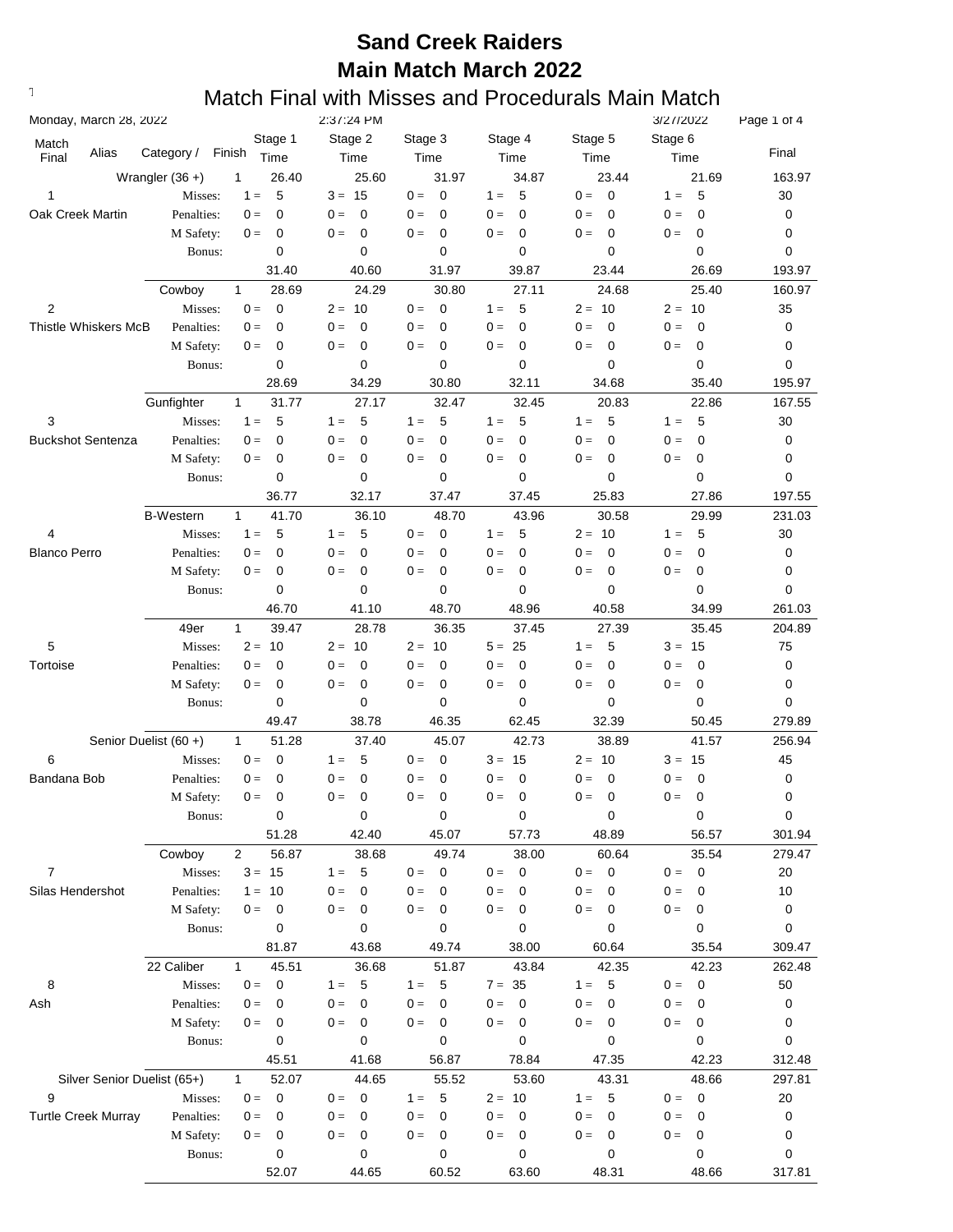| Monday, March 28, 2022    |                       |              |                 | 2:37:24 PM           |                      |                         |                      | 3/27/2022            | Page 2 of 4 |
|---------------------------|-----------------------|--------------|-----------------|----------------------|----------------------|-------------------------|----------------------|----------------------|-------------|
| Match<br>Alias<br>Final   | Category /            | Finish       | Stage 1<br>Time | Stage 2<br>Time      | Stage 3<br>Time      | Stage 4<br>Time         | Stage 5<br>Time      | Stage 6<br>Time      | Final       |
|                           | Senior Duelist (60+)  | 2            | 50.08           | 35.73                | 46.99                | 44.52                   | 41.73                | 44.58                | 263.63      |
| 10                        | Misses:               | $1 =$        | 5               | $3 = 15$             | 5<br>$1 =$           | 5<br>$1 =$              | 5<br>$1 =$           | 20<br>$4 =$          | 55          |
| <b>Black Jack Ketchem</b> | Penalties:            | $0 =$        | 0               | $0 =$<br>$\mathbf 0$ | $0 =$<br>$\mathbf 0$ | $\mathbf 0$<br>$0 =$    | $\mathbf 0$<br>$0 =$ | $\mathbf 0$<br>$0 =$ | 0           |
|                           | M Safety:             | $0 =$        | 0               | 0<br>$0 =$           | $0 =$<br>0           | $0 =$<br>0              | 0<br>$0 =$           | $\mathbf 0$<br>$0 =$ | 0           |
|                           | Bonus:                |              | 0               | $\mathbf 0$          | 0                    | $\mathbf 0$             | 0                    | $\mathbf 0$          | 0           |
|                           |                       |              | 55.08           | 50.73                | 51.99                | 49.52                   | 46.73                | 64.58                | 318.63      |
|                           | <b>Classic Cowboy</b> | $\mathbf{1}$ | 44.35           | 43.16                | 54.78                | 48.38                   | 41.34                | 53.29                | 285.30      |
| 11                        | Misses:               | $2 =$        | 10              | 5<br>$1 =$           | $0 =$<br>0           | 5<br>$1 =$              | $3 = 15$             | $2 =$<br>10          | 45          |
| Pawnee Bill               | Penalties:            | $0 =$        | 0               | 0<br>$0 =$           | $0 =$<br>0           | $0 =$<br>0              | $0 =$<br>0           | $0 =$<br>0           | 0           |
|                           | M Safety:             | $0 =$        | 0               | 0<br>$0 =$           | $0 =$<br>0           | 0<br>$0 =$              | 0<br>$0 =$           | 0<br>$0 =$           | 0           |
|                           | Bonus:                |              | 0               | $\mathbf 0$          | 0                    | 0                       | 0                    | $\mathbf 0$          | 0           |
|                           |                       |              | 54.35           | 48.16                | 54.78                | 53.38                   | 56.34                | 63.29                | 330.30      |
|                           | Cowboy                | 3            | 42.13           | 33.37                | 55.71                | 44.45                   | 45.19                | 36.09                | 256.94      |
| 12                        | Misses:               | $1 =$        | 5               | $0 =$<br>0           | $1 =$<br>5           | $3 = 15$                | $1 =$<br>5           | $3 =$<br>15          | 45          |
| Doc Holidaily             | Penalties:            | $0 =$        | 0               | 0<br>$0 =$           | $0 =$<br>0           | 10<br>$1 =$             | 10<br>$1 =$          | 10<br>$1 =$          | 30          |
|                           | M Safety:             | $0 =$        | 0               | $0 =$<br>0           | $0 =$<br>0           | $0 =$<br>0              | 0<br>$0 =$           | $\mathbf 0$<br>$0 =$ | 0           |
|                           | Bonus:                |              | 0               | $\mathbf 0$          | 0                    | 0                       | 0                    | $\mathbf 0$          | 0           |
|                           |                       |              | 47.13           | 33.37                | 60.71                | 69.45                   | 60.19                | 61.09                | 331.94      |
|                           | Duelist               | $\mathbf{1}$ | 59.39           | 53.27                | 55.01                | 53.54                   | 52.60                | 45.11                | 318.92      |
| 13                        | Misses:               | $3 =$        | 15              | $0 =$<br>0           | $2 = 10$             | $\mathbf 0$<br>$0 =$    | 5<br>$1 =$           | 5<br>$1 =$           | 35          |
| <b>Buick MacKane</b>      | Penalties:            | $0 =$        | 0               | $0 =$<br>0           | $0 =$<br>0           | $0 =$<br>0              | $\mathbf 0$<br>$0 =$ | $\mathbf 0$<br>$0 =$ | 0           |
|                           | M Safety:             | $0 =$        | 0               | 0<br>$0 =$           | $\mathbf 0$<br>$0 =$ | $0 =$<br>0              | $\mathbf 0$<br>$0 =$ | $0 =$<br>0           | 0           |
|                           | Bonus:                |              | 0               | $\mathbf 0$          | 0                    | 0                       | 0                    | $\mathbf 0$          | 0           |
|                           |                       |              | 74.39           | 53.27                | 65.01                | 53.54                   | 57.60                | 50.11                | 353.92      |
|                           | Cowgirl               | $\mathbf{1}$ | 65.80           | 41.35                | 45.42                | 40.00                   | 52.89                | 50.24                | 295.70      |
| 14                        | Misses:               | $0 =$        | 0               | 15<br>$3 =$          | 5<br>$1 =$           | 15<br>$3 =$             | 5<br>$1 =$           | $5 =$<br>25          | 65          |
| Izzy Deadyet              | Penalties:            | $0 =$        | 0               | 0<br>$0 =$           | $0 =$<br>0           | $0 =$<br>0              | $\mathbf 0$<br>$0 =$ | 10<br>$1 =$          | 10          |
|                           | M Safety:             | $0 =$        | 0               | 0<br>$0 =$           | $0 =$<br>0           | $0 =$<br>0              | $0 =$<br>0           | 0<br>$0 =$           | 0           |
|                           | Bonus:                |              | 0               | 0                    | 0                    | 0                       | 0                    | $\mathbf 0$          | 0           |
|                           |                       |              | 65.80           | 56.35                | 50.42                | 55.00                   | 57.89                | 85.24                | 370.70      |
|                           | Silver Senior (65+)   | $\mathbf{1}$ | 50.17           | 34.95                | 48.80                | 97.96                   | 28.63                | 40.93                | 301.44      |
| 15                        | Misses:               | $2 =$        | 10              | 5<br>$1 =$           | $0 =$<br>0           | $2 =$<br>10             | 5<br>$1 =$           | $3 =$<br>15          | 45          |
| J W Bones                 | Penalties:            | $1 =$        | 10              | 0<br>$0 =$           | 0<br>$0 =$           | $0 =$<br>0              | $\mathbf 0$<br>$0 =$ | 10<br>$1 =$          | 20          |
|                           | M Safety:             | $0 =$        | 0               | 0<br>$0 =$           | $\mathbf 0$<br>$0 =$ | $1 = 10$                | $\mathbf 0$<br>$0 =$ | $0 =$<br>0           | 10          |
|                           | Bonus:                |              | 0               | $\mathbf 0$          | 0                    | 0                       | 0                    | $\mathbf 0$          | $\pmb{0}$   |
|                           |                       |              | 70.17           | 39.95                | 48.80                | 117.96                  | 33.63                | 65.93                | 376.44      |
|                           | Senior $(60 +)$       | $\mathbf{1}$ | 65.54           | 64.89                | 66.90                | 61.14                   | 58.84                | 76.34                | 393.65      |
| 16                        | Misses:               | $0 =$        | $\mathbf 0$     | $2 = 10$             | $\mathbf 0$<br>$0 =$ | $\overline{0}$<br>$0 =$ | $-5$<br>$1 =$        | $4 = 20$             | 35          |
| Whiskey Jim               | Penalties:            | $0 =$        | 0               | $0 =$<br>0           | $0 =$<br>0           | $0 =$<br>0              | $\mathbf 0$<br>$0 =$ | $0 =$<br>$\mathbf 0$ | 0           |
|                           | M Safety:             | $0 =$        | 0               | $0 =$<br>0           | $0 =$<br>0           | $0 =$<br>$\mathbf 0$    | $\mathbf 0$<br>$0 =$ | $0 =$<br>0           | 0           |
|                           | Bonus:                |              | 0               | 0                    | 0                    | 0                       | 0                    | 0                    | 0           |
|                           |                       |              | 65.54           | 74.89                | 66.90                | 61.14                   | 63.84                | 96.34                | 428.65      |
| Elder Statesman Duelist   |                       | $\mathbf{1}$ | 73.03           | 60.90                | 66.39                | 68.87                   | 78.22                | 57.09                | 404.50      |
| 17                        | Misses:               | $0 =$        | $\mathbf 0$     | $2 = 10$             | $4 = 20$             | 5<br>$1 =$              | 5<br>$1 =$           | $0 =$<br>$\mathbf 0$ | 40          |
| Cactus Jim                | Penalties:            | $0 =$        | 0               | $0 =$<br>0           | $0 =$<br>$\mathbf 0$ | $0 =$<br>$\mathbf 0$    | $\mathbf 0$<br>$0 =$ | $0 =$<br>0           | 0           |
|                           | M Safety:             | $0 =$        | 0               | $0 =$<br>$\mathbf 0$ | 0<br>$0 =$           | $0 =$<br>$\mathbf 0$    | $\mathbf 0$<br>$0 =$ | $0 =$<br>0           | 0           |
|                           | Bonus:                |              | 0               | 0                    | 0                    | 0                       | 0                    | 0                    | 0           |
|                           |                       |              | 73.03           | 70.90                | 86.39                | 73.87                   | 83.22                | 57.09                | 444.50      |
|                           | Cattle Baron $(75 +)$ | $\mathbf{1}$ | 52.30           | 78.62                | 70.73                | 70.98                   | 60.89                | 61.65                | 395.17      |
| 18                        | Misses:               | $2 =$        | 10              | $2 = 10$             | $\mathbf 0$<br>$0 =$ | 5<br>$1 =$              | $2 = 10$             | $1 =$<br>5           | 40          |
| Kay Cee Bronc Buster      | Penalties:            | $0 =$        | 0               | $1 =$<br>10          | $0 =$<br>0           | - 10<br>$1 =$           | $0 =$<br>$\mathbf 0$ | $0 =$<br>0           | 20          |
|                           | M Safety:             | $0 =$        | 0               | $0 =$<br>$\mathbf 0$ | $0 =$<br>0           | $0 =$<br>$\mathbf 0$    | $\mathbf 0$<br>$0 =$ | $0 =$<br>0           | 0           |
|                           | Bonus:                |              | 0               | 0                    | 0                    | 0                       | 0                    | 0                    | 0           |
|                           |                       |              | 62.30           | 98.62                | 70.73                | 85.98                   | 70.89                | 66.65                | 455.17      |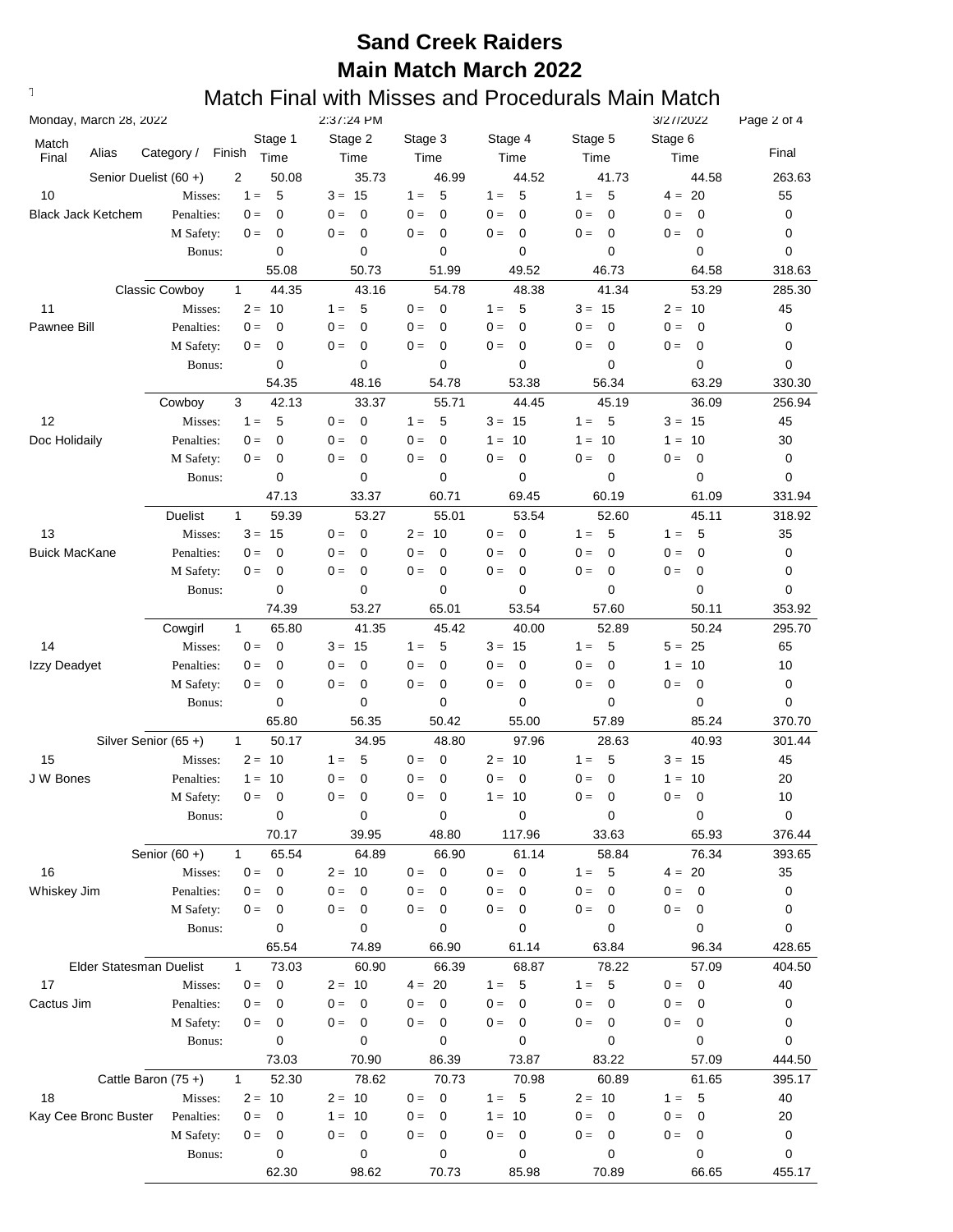| Monday, March 28, 2022  |                             |                           | 2:37:24 PM           |                 |                      |                         | 3/27/2022            | Page 3 of 4 |
|-------------------------|-----------------------------|---------------------------|----------------------|-----------------|----------------------|-------------------------|----------------------|-------------|
| Match<br>Alias<br>Final | Category /                  | Stage 1<br>Finish<br>Time | Stage 2<br>Time      | Stage 3<br>Time | Stage 4<br>Time      | Stage 5<br>Time         | Stage 6<br>Time      | Final       |
|                         | <b>Cattle Baron Duelist</b> | 73.04<br>1                | 61.81                | 81.52           | 98.48                | 60.92                   | 64.55                | 440.32      |
| 19                      | Misses:                     | $\mathbf 0$<br>$0 =$      | 5<br>$1 =$           | 5<br>$1 =$      | $\mathbf 0$<br>$0 =$ | $\overline{0}$<br>$0 =$ | 5<br>$1 =$           | 15          |
| Dirty Pole Cat          | Penalties:                  | 0<br>$0 =$                | $0 =$<br>0           | $1 =$<br>10     | $0 =$<br>$\mathbf 0$ | $0 =$<br>0              | $0 =$<br>0           | 10          |
|                         | M Safety:                   | 0<br>$0 =$                | 0<br>$0 =$           | $0 =$<br>0      | $0 =$<br>$\mathbf 0$ | $\mathbf 0$<br>$0 =$    | 0<br>$0 =$           | 0           |
|                         | Bonus:                      | 0                         | 0                    | 0               | 0                    | $\mathbf 0$             | 0                    | 0           |
|                         |                             | 73.04                     | 66.81                | 96.52           | 98.48                | 60.92                   | 69.55                | 465.32      |
|                         | Silver Senior (65+)         | 77.56<br>2                | 67.32                | 79.71           | 63.37                | 76.04                   | 62.86                | 426.86      |
| 20                      | Misses:                     | $2 = 10$                  | $3 = 15$             | $1 = 5$         | $0 =$<br>$\mathbf 0$ | $0 =$<br>0              | $\mathbf 0$<br>$0 =$ | 30          |
| Judge Wescott           | Penalties:                  | 0<br>$0 =$                | 0<br>$0 =$           | $1 =$<br>10     | 0<br>$0 =$           | $0 =$<br>$\mathbf 0$    | 0<br>$0 =$           | 10          |
|                         | M Safety:                   | 0<br>$0 =$                | 0<br>$0 =$           | 0<br>$0 =$      | 0<br>$0 =$           | $0 =$<br>$\mathbf 0$    | 0<br>$0 =$           | 0           |
|                         | Bonus:                      | 0                         | 0                    | 0               | 0                    | 0                       | 0                    | 0           |
|                         |                             | 87.56                     | 82.32                | 94.71           | 63.37                | 76.04                   | 62.86                | 466.86      |
|                         | Senior $(60 +)$             | 2<br>83.34                | 58.28                | 65.26           | 73.49                | 63.16                   | 74.86                | 418.39      |
| 21                      | Misses:                     | $1 =$<br>5                | $3 = 15$             | $0 =$<br>0      | $0 =$<br>$\mathbf 0$ | $5 = 25$                | 10<br>$2 =$          | 55          |
| Flicker                 | Penalties:                  | 0<br>$0 =$                | 0<br>$0 =$           | $0 =$<br>0      | 0<br>$0 =$           | $\mathbf 0$<br>$0 =$    | $\mathbf 0$<br>$0 =$ | 0           |
|                         | M Safety:                   | 0<br>$0 =$                | 0<br>$0 =$           | $0 =$<br>0      | 0<br>$0 =$           | $\mathbf 0$<br>$0 =$    | 0<br>$0 =$           | 0           |
|                         | Bonus:                      | 0                         | 0                    | 0               | 0                    | 0                       | 0                    | 0           |
|                         |                             | 88.34                     | 73.28                | 65.26           | 73.49                | 88.16                   | 84.86                | 473.39      |
|                         | Ladies Senior $(60 +)$      | 82.73<br>$\mathbf{1}$     | 73.40                | 85.65           | 79.86                | 87.77                   | 79.04                | 488.45      |
| 22                      | Misses:                     | $\mathbf 0$<br>$0 =$      | $0 =$<br>0           | $0 =$<br>0      | $0 =$<br>$\mathbf 0$ | $0 =$<br>$\mathbf 0$    | $\mathbf 0$<br>$0 =$ | 0           |
| Dead-Eye Anne Gann      | Penalties:                  | 0<br>$0 =$                | $0 =$<br>0           | $0 =$<br>0      | $0 =$<br>0           | $0 =$<br>0              | $0 =$<br>0           | 0           |
|                         | M Safety:                   | 0<br>$0 =$                | 0<br>$0 =$           | $0 =$<br>0      | $\mathbf 0$<br>$0 =$ | $\mathbf 0$<br>$0 =$    | 0<br>$0 =$           | 0           |
|                         | Bonus:                      | 0                         | 0                    | 0               | 0                    | $\mathbf 0$             | 0                    | 0           |
|                         |                             | 82.73                     | 73.40                | 85.65           | 79.86                | 87.77                   | 79.04                | 488.45      |
|                         | Cowboy                      | 4<br>56.99                | 48.14                | 119.71          | 96.30                | 64.91                   | 40.59                | 426.64      |
| 23                      | Misses:                     | 35<br>$7 =$               | $2 = 10$             | $2 = 10$        | $4 = 20$             | 5<br>$1 =$              | $0 =$<br>$\mathbf 0$ | 80          |
| Centennial Kid          | Penalties:                  | 0<br>$0 =$                | 0<br>$0 =$           | $0 =$<br>0      | 0<br>$0 =$           | $0 =$<br>$\mathbf 0$    | 0<br>$0 =$           | 0           |
|                         | M Safety:                   | 0<br>$0 =$                | 0<br>$0 =$           | 0<br>$0 =$      | 0<br>$0 =$           | $\mathbf 0$<br>$0 =$    | 0<br>$0 =$           | 0           |
|                         | Bonus:                      | 0                         | 0                    | 0               | 0                    | 0                       | 0                    | 0           |
|                         |                             | 91.99                     | 58.14                | 129.71          | 116.30               | 69.91                   | 40.59                | 506.64      |
|                         | Cowboy                      | 5<br>60.52                | 51.03                | 85.89           | 85.47                | 51.75                   | 58.40                | 393.06      |
| 24                      | Misses:                     | 20<br>$4 =$               | 5<br>$1 =$           | $3 = 15$        | $3 = 15$             | $6 = 30$                | 5<br>$1 =$           | 90          |
| Mud                     | Penalties:                  | 10<br>$1 =$               | 10<br>$1 =$          | 10<br>$1 =$     | 0<br>$0 =$           | $\mathbf 0$<br>$0 =$    | $\mathbf 0$<br>$0 =$ | 30          |
|                         | M Safety:                   | 0<br>$0 =$                | 0<br>$0 =$           | 0<br>$0 =$      | 0<br>$0 =$           | $\mathbf 0$<br>$0 =$    | $0 =$<br>0           | 0           |
|                         | Bonus:                      | 0                         | 0                    | 0               | 0                    | 0                       | 0                    | 0           |
|                         |                             | 90.52                     | 66.03                | 110.89          | 100.47               | 81.75                   | 63.40                | 513.06      |
|                         | 22 Caliber                  | $\overline{2}$<br>61.62   | 78.87                | 112.19          | 80.63                | 69.52                   | 71.58                | 474.41      |
| 25                      | Misses:                     | $3 = 15$                  | $3 = 15$             | $3 = 15$        | 0<br>$0 =$           | 5<br>$1 =$              | $2 = 10$             | 60          |
| Daleo                   | Penalties:                  | $1 =$<br>10               | $0 =$<br>0           | $0 =$<br>0      | $0 =$<br>0           | $1 = 10$                | $0 =$<br>$\mathbf 0$ | 20          |
|                         | M Safety:                   | $0 =$<br>0                | $0 =$<br>0           | $0 =$<br>0      | $0 =$<br>0           | $0 =$<br>0              | $0 =$<br>0           | 0           |
|                         | Bonus:                      | 0                         | 0                    | 0               | 0                    | 0                       | 0                    | 0           |
|                         |                             | 86.62                     | 93.87                | 127.19          | 80.63                | 84.52                   | 81.58                | 554.41      |
|                         | Elder Statesman (70+)       | 86.98<br>$\mathbf{1}$     | 91.35                | 97.28           | 88.77                | 70.47                   | 93.71                | 528.56      |
| 26                      | Misses:                     | $3 = 15$                  | $4 = 20$             | $0 =$<br>0      | $0 =$<br>$\mathbf 0$ | 5<br>$1 =$              | 5<br>$1 =$           | 45          |
| Mustang John Bass       | Penalties:                  | $0 =$<br>0                | $1 = 10$             | $0 =$<br>0      | $0 =$<br>0           | $0 =$<br>0              | $0 =$<br>$\mathbf 0$ | 10          |
|                         | M Safety:                   | $0 =$<br>0                | 0<br>$0 =$           | $0 =$<br>0      | $0 =$<br>0           | $\mathbf{0} =$<br>0     | $0 =$<br>0           | 0           |
|                         | Bonus:                      | 0                         | 0                    | 0               | 0                    | 0                       | 0                    | 0           |
|                         |                             | 101.98                    | 121.35               | 97.28           | 88.77                | 75.47                   | 98.71                | 583.56      |
|                         | Duelist                     | $\overline{2}$<br>106.16  | 82.68                | 73.41           | 82.61                | 75.92                   | 71.24                | 492.02      |
| 27                      | Misses:                     | $8 = 40$                  | $5 = 25$             | $10 = 50$       | $3 = 15$             | $13 = 65$               | $12 = 60$            | 255         |
| High Noon Bart          | Penalties:                  | $0 =$<br>$\mathbf 0$      | $0 =$<br>$\mathbf 0$ | $0 =$<br>0      | $0 =$<br>$\mathbf 0$ | $0 =$<br>0              | $1 = 10$             | 10          |
|                         | M Safety:                   | $0 =$<br>0                | $\mathbf 0$<br>$0 =$ | $0 =$<br>0      | $0 =$<br>0           | $0 =$<br>0              | $0 =$<br>0           | 0           |
|                         | Bonus:                      | 0                         | 0                    | 0               | 0                    | 0                       | 0                    | 0           |
|                         |                             | 146.16                    | 107.68               | 123.41          | 97.61                | 140.92                  | 141.24               | 757.02      |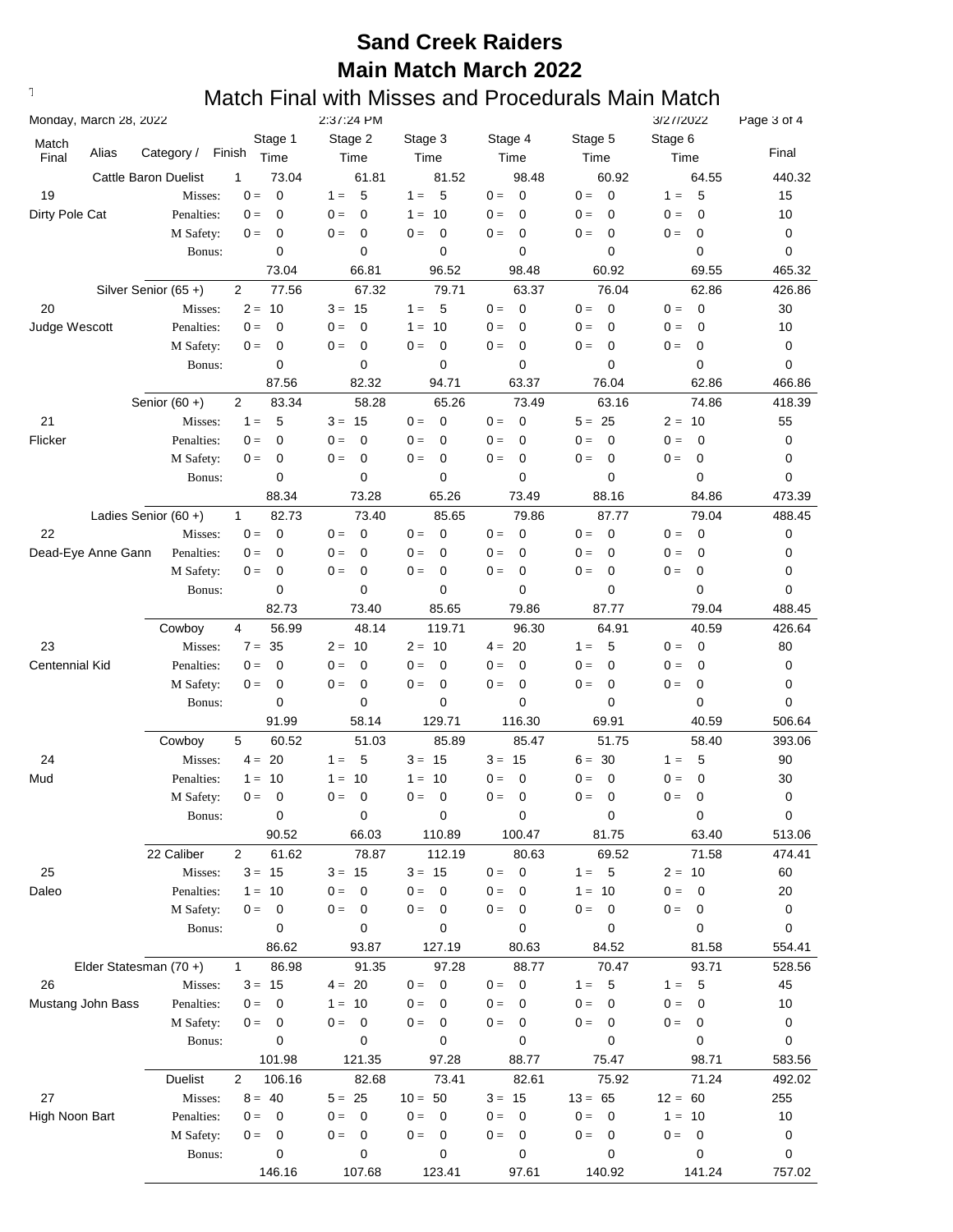|                | Monday, March 28, 2022 |                        |        |                 | 2:37:24 PM              |                      |                      |                         | 3/27/2022         | Page 4 of 4 |
|----------------|------------------------|------------------------|--------|-----------------|-------------------------|----------------------|----------------------|-------------------------|-------------------|-------------|
| Match<br>Final | Alias                  | Category /             | Finish | Stage 1<br>Time | Stage 2<br>Time         | Stage 3<br>Time      | Stage 4<br>Time      | Stage 5<br>Time         | Stage 6<br>Time   | Final       |
|                |                        | Ladies Senior $(60 +)$ | 2      | 116.39          | 116.02                  | 117.54               | 115.37               | 130.98                  | 132.40            | 728.70      |
| 28             |                        | Misses:                | $5 =$  | 25              | 15<br>$3 =$             | $2 = 10$             | $3 = 15$             | 40<br>$8 =$             | $3 =$<br>15       | 120         |
| Sassy Soni     |                        | Penalties:             | $0 =$  | 0               | $\mathbf 0$<br>$0 =$    | $0 =$<br>0           | $0 =$<br>0           | $0 =$<br>0              | $0 =$<br>0        | 0           |
|                |                        | M Safety:              | $0 =$  | $\mathbf 0$     | $0 =$<br>$\mathbf 0$    | $0 =$<br>0           | $0 =$<br>$\mathbf 0$ | $0 =$<br>0              | $0 =$<br>0        | 0           |
|                |                        | Bonus:                 |        | $\Omega$        | 0                       | 0                    | $\Omega$             | 0                       | 0                 | 0           |
|                |                        |                        |        | 141.39          | 131.02                  | 127.54               | 130.37               | 170.98                  | 147.40            | 848.70      |
|                |                        | Cowgirl                | 2      | 74.88           | 199.99                  | 199.99               | 199.99               | 106.09                  | 83.01             | 863.95      |
| 29             |                        | Misses:                | $5 =$  | 25              | $0 =$<br>$\overline{0}$ | $0 =$<br>$\mathbf 0$ | $0 =$<br>- 0         | $-5$<br>$1 =$           | $2 =$<br>10       | 40          |
| Wild Kat       |                        | Penalties:             | $1 =$  | 10              | $0 =$<br>$\mathbf 0$    | $0 =$<br>$\mathbf 0$ | $0 =$<br>0           | $0 =$<br>$\overline{0}$ | 10<br>$\equiv$    | 20          |
|                |                        | M Safety:              | $0 =$  | $\mathbf 0$     | $0 =$<br>$\Omega$       | $0 =$<br>$\Omega$    | $0 =$<br>$\Omega$    | $\Omega$<br>$0 =$       | $0 =$<br>$\Omega$ | 0           |
|                |                        | Bonus:                 |        | 0               | $\Omega$                | $\mathbf 0$          | $\Omega$             | $\Omega$                | 0                 | 0           |
|                |                        |                        |        | 109.88          | 199.99                  | 199.99               | 199.99               | 111.09                  | 103.01            | 923.95      |
|                |                        | Overall Match          |        | Stage 1         | Stage 2                 | Stage 3              | Stage 4              | Stage 5                 | Stage 6           |             |
|                |                        | Misses:                |        | 57              | 51                      | 36                   | 46                   | 58                      | 58                |             |
|                |                        | Penalties:             |        | 5               | 3                       | 3                    | 2                    | 2                       | 5                 |             |
|                |                        | M Safety:              |        | 0               | $\mathbf 0$             | 0                    |                      | 0                       | 0                 |             |
|                |                        | Average Stage Time:    |        | 60.58           | 57.74                   | 69.36                | 67.18                | 56.21                   | 55.21             |             |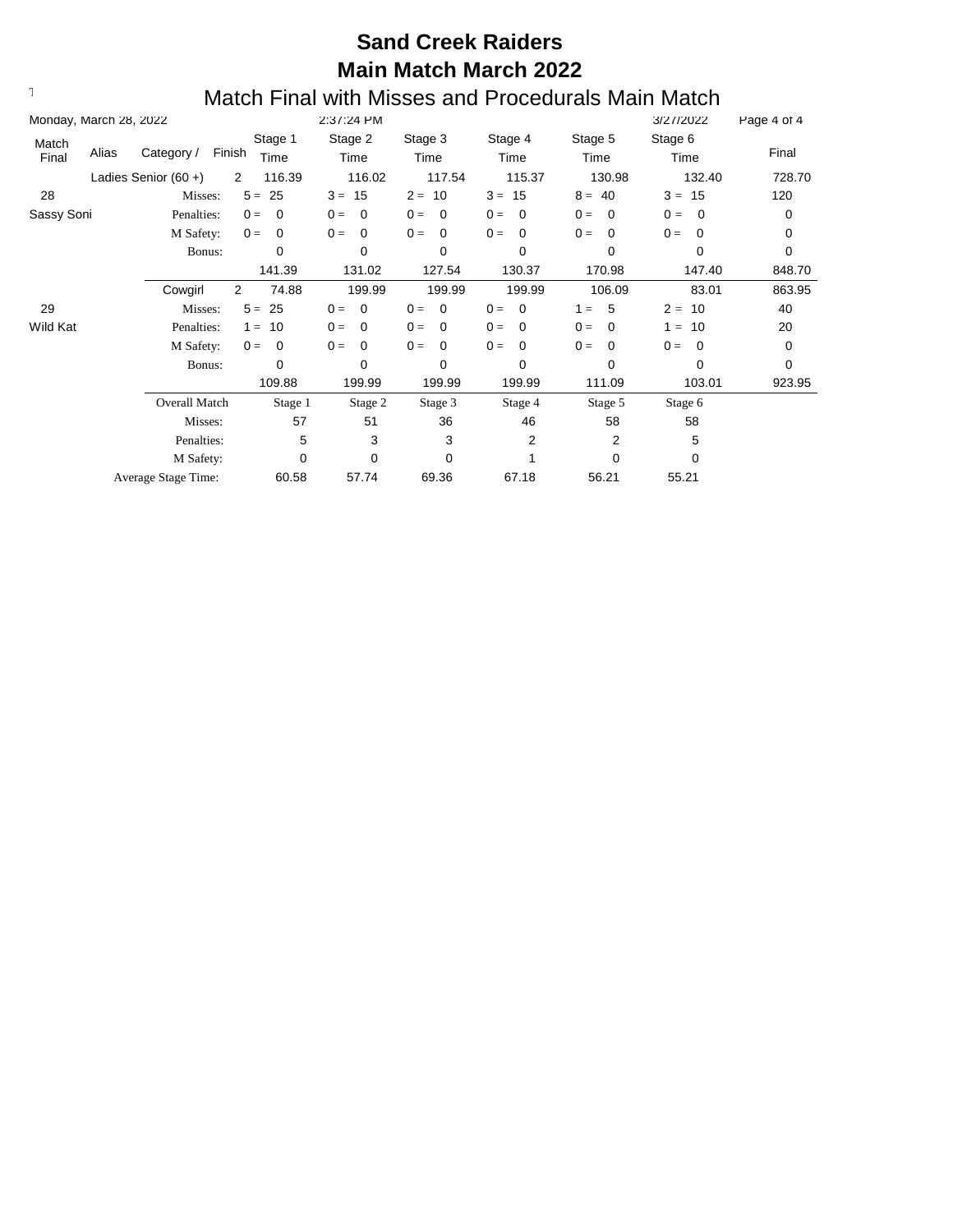#### **Final Results by Category Main Match**

|                      | Monday, March 28, 2022              |                                       |                    |                 |                 |                 |                 |                 |                  |                  | 3/27/2022 Page 1 of 2 |
|----------------------|-------------------------------------|---------------------------------------|--------------------|-----------------|-----------------|-----------------|-----------------|-----------------|------------------|------------------|-----------------------|
| Category<br>Standing | <b>ALIAS</b>                        |                                       | <b>Match Final</b> | Stage 1<br>Time | Stage 2<br>Time | Stage 3<br>Time | Stage 4<br>Time | Stage 5<br>Time | Stage 6<br>Timek | Totals<br>Time   |                       |
|                      |                                     | Category: 22 Caliber                  |                    |                 |                 |                 |                 |                 |                  |                  |                       |
|                      | 1 Ash                               |                                       | 8                  | 45.51           | 41.68           | 56.87           | 78.84           | 47.35           | 42.23            | 312.48           |                       |
|                      | 2 Daleo                             |                                       | 25                 | 86.62           | 93.87           | 127.19          | 80.63           | 84.52           | 81.58            | 554.41           |                       |
|                      | Category:                           | 49er                                  |                    |                 |                 |                 |                 |                 |                  |                  |                       |
|                      | 1 Tortoise                          |                                       | 5                  | 49.47           | 38.78           | 46.35           | 62.45           | 32.39           | 50.45            | 279.89           |                       |
|                      |                                     | Category: Cattle Baron Duelist        |                    |                 |                 |                 |                 |                 |                  |                  |                       |
|                      | 1 Dirty Pole Cat                    |                                       | 19                 | 73.04           | 66.81           | 96.52           | 98.48           | 60.92           | 69.55            | 465.32           |                       |
|                      | Category: Cowgirl                   |                                       |                    |                 |                 |                 |                 |                 |                  |                  |                       |
|                      | 1 Izzy Deadyet                      |                                       | 14                 | 65.80           | 56.35           | 50.42           | 55.00           | 57.89           | 85.24            | 370.70           |                       |
|                      | 2 Wild Kat                          |                                       | 29                 | 109.88          | 199.99          | 199.99          | 199.99          | 111.09          | 103.01           | 923.95           |                       |
|                      |                                     | Category: Elder Statesman Duelist     |                    |                 |                 |                 |                 |                 |                  |                  |                       |
|                      | 1 Cactus Jim                        |                                       | 17                 | 73.03           | 70.90           | 86.39           | 73.87           | 83.22           | 57.09            | 444.50           |                       |
|                      |                                     | Category: Silver Senior Duelist (65+) |                    |                 |                 |                 |                 |                 |                  |                  |                       |
|                      | 1 Turtle Creek Murray               |                                       | 9                  | 52.07           | 44.65           | 60.52           | 63.60           | 48.31           | 48.66            | 317.81           |                       |
|                      |                                     | Category: B-Western                   |                    |                 |                 |                 |                 |                 |                  |                  |                       |
|                      | 1 Blanco Perro                      |                                       | 4                  | 46.70           | 41.10           | 48.70           | 48.96           | 40.58           | 34.99            | 261.03           |                       |
|                      |                                     | Category: Cattle Baron (75+)          |                    |                 |                 |                 |                 |                 |                  |                  |                       |
|                      |                                     |                                       | 18                 |                 |                 |                 |                 |                 |                  |                  |                       |
|                      | 1 Kay Cee Bronc Buster              |                                       |                    | 62.30           | 98.62           | 70.73           | 85.98           | 70.89           | 66.65            | 455.17           |                       |
|                      |                                     | Category: Classic Cowboy              |                    |                 |                 |                 |                 |                 |                  |                  |                       |
|                      | 1 Pawnee Bill                       |                                       | 11                 | 54.35           | 48.16           | 54.78           | 53.38           | 56.34           | 63.29            | 330.30           |                       |
|                      | Category: Cowboy                    |                                       |                    |                 |                 |                 |                 |                 |                  |                  |                       |
|                      |                                     | 1 Thistle Whiskers McBain             | 2                  | 28.69           | 34.29           | 30.80           | 32.11           | 34.68           | 35.40            | 195.97           |                       |
|                      | 2 Silas Hendershot                  |                                       | $\overline{7}$     | 81.87           | 43.68           | 49.74           | 38.00           | 60.64           | 35.54            | 309.47           |                       |
|                      | 3 Doc Holidaily<br>4 Centennial Kid |                                       | 12<br>23           | 47.13<br>91.99  | 33.37<br>58.14  | 60.71<br>129.71 | 69.45<br>116.30 | 60.19<br>69.91  | 61.09<br>40.59   | 331.94<br>506.64 |                       |
|                      | 5 Mud                               |                                       | 24                 | 90.52           | 66.03           | 110.89          | 100.47          | 81.75           | 63.40            | 513.06           |                       |
|                      | Category: Duelist                   |                                       |                    |                 |                 |                 |                 |                 |                  |                  |                       |
|                      | 1 Buick MacKane                     |                                       | 13                 | 74.39           | 53.27           | 65.01           | 53.54           | 57.60           | 50.11            | 353.92           |                       |
|                      | 2 High Noon Bart                    |                                       | 27                 | 146.16          | 107.68          | 123.41          | 97.61           | 140.92          | 141.24           | 757.02           |                       |
|                      |                                     | Category: Senior (60 +)               |                    |                 |                 |                 |                 |                 |                  |                  |                       |
|                      | 1 Whiskey Jim                       |                                       | 16                 | 65.54           | 74.89           | 66.90           | 61.14           | 63.84           | 96.34            | 428.65           |                       |
|                      | 2 Flicker                           |                                       | 21                 | 88.34           | 73.28           | 65.26           | 73.49           | 88.16           | 84.86            | 473.39           |                       |
|                      |                                     | Category: Elder Statesman (70+)       |                    |                 |                 |                 |                 |                 |                  |                  |                       |
|                      | 1 Mustang John Bass                 |                                       | 26                 | 101.98          | 121.35          | 97.28           | 88.77           | 75.47           | 98.71            | 583.56           |                       |
|                      |                                     | Category: Senior Duelist (60 +)       |                    |                 |                 |                 |                 |                 |                  |                  |                       |
|                      | 1 Bandana Bob                       |                                       | 6                  | 51.28           | 42.40           | 45.07           | 57.73           | 48.89           | 56.57            | 301.94           |                       |
|                      | 2 Black Jack Ketchem                |                                       | 10 <sup>1</sup>    | 55.08           | 50.73           | 51.99           | 49.52           | 46.73           | 64.58            | 318.63           |                       |
|                      |                                     | Category: Silver Senior (65+)         |                    |                 |                 |                 |                 |                 |                  |                  |                       |
|                      | 1 J W Bones                         |                                       | 15                 | 70.17           | 39.95           | 48.80           | 117.96          | 33.63           | 65.93            | 376.44           |                       |
|                      | 2 Judge Wescott                     |                                       | 20                 | 87.56           | 82.32           | 94.71           | 63.37           | 76.04           | 62.86            | 466.86           |                       |
|                      |                                     | Category: Wrangler (36+)              |                    |                 |                 |                 |                 |                 |                  |                  |                       |
|                      | 1 Oak Creek Martin                  |                                       | $\mathbf{1}$       | 31.40           | 40.60           | 31.97           | 39.87           | 23.44           | 26.69            | 193.97           |                       |
|                      |                                     |                                       |                    |                 |                 |                 |                 |                 |                  |                  |                       |
|                      |                                     | Category: Gunfighter                  |                    |                 |                 |                 |                 |                 |                  |                  |                       |
|                      | 1 Buckshot Sentenza                 |                                       | 3                  | 36.77           | 32.17           | 37.47           | 37.45           | 25.83           | 27.86            | 197.55           |                       |
|                      |                                     | Category: Ladies Senior (60 +)        |                    |                 |                 |                 |                 |                 |                  |                  |                       |
|                      |                                     | 1 Dead-Eye Anne Gannon                | 22                 | 82.73           | 73.40           | 85.65           | 79.86           | 87.77           | 79.04            | 488.45           |                       |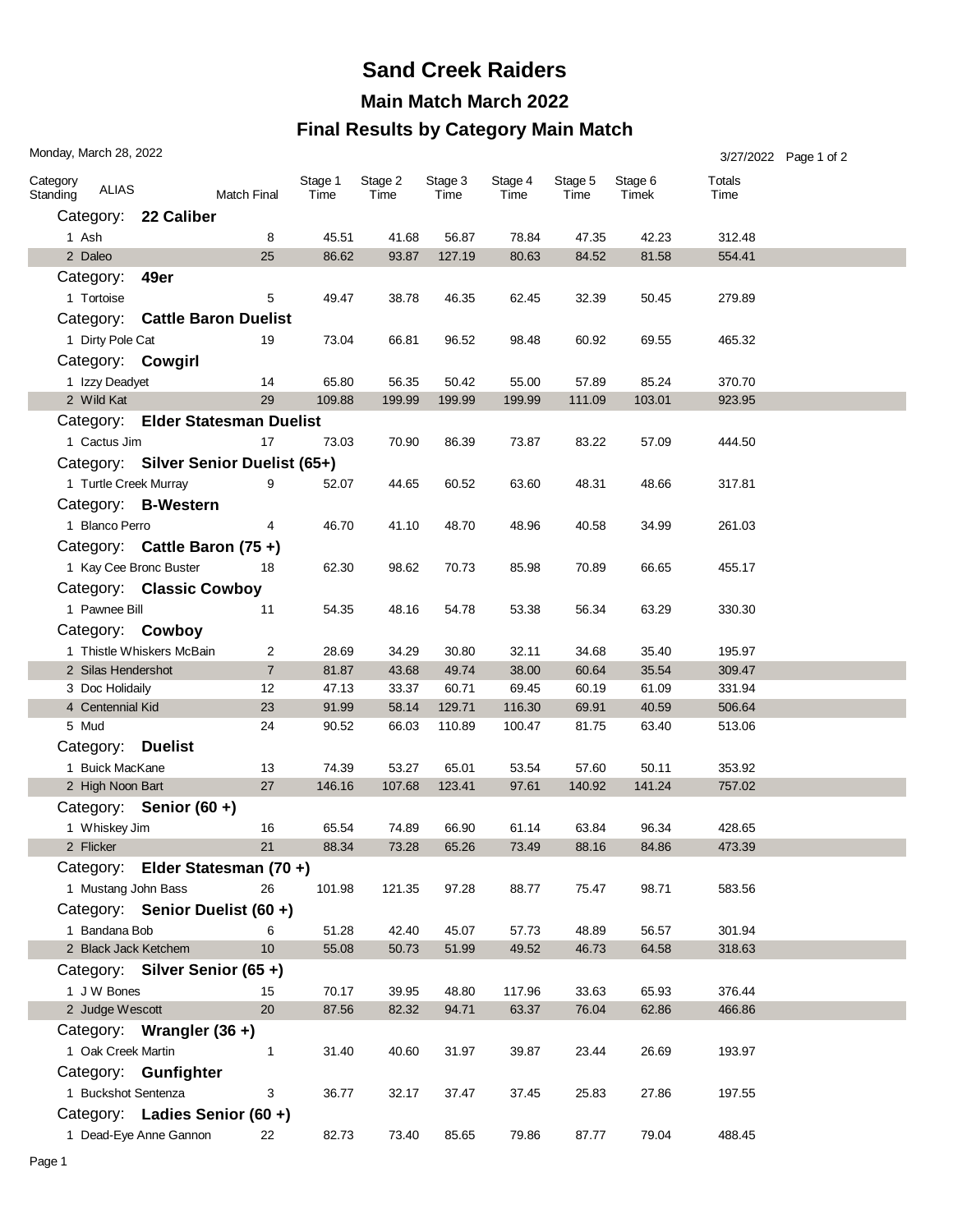## **Sand Creek Raiders**

**Main Match March 2022**

#### **Final Results by Category Main Match**

| Monday, March 28, 2022               |             |               |                 |                 |                 |                    |                  | 3/27/2022 Page 2 of 2 |  |
|--------------------------------------|-------------|---------------|-----------------|-----------------|-----------------|--------------------|------------------|-----------------------|--|
| Category<br><b>ALIAS</b><br>Standing | Match Final | Stage<br>Time | Stage 2<br>Time | Stage 3<br>Time | Stage 4<br>Time | Stage 5<br>$T$ ime | Stage 6<br>Timek | Totals<br>Time        |  |
| 2 Sassy Soni                         | 28          | 141.39        | 131.02          | 127.54          | 130.37          | 170.98             | 147.40           | 848.70                |  |

Total Shooters 29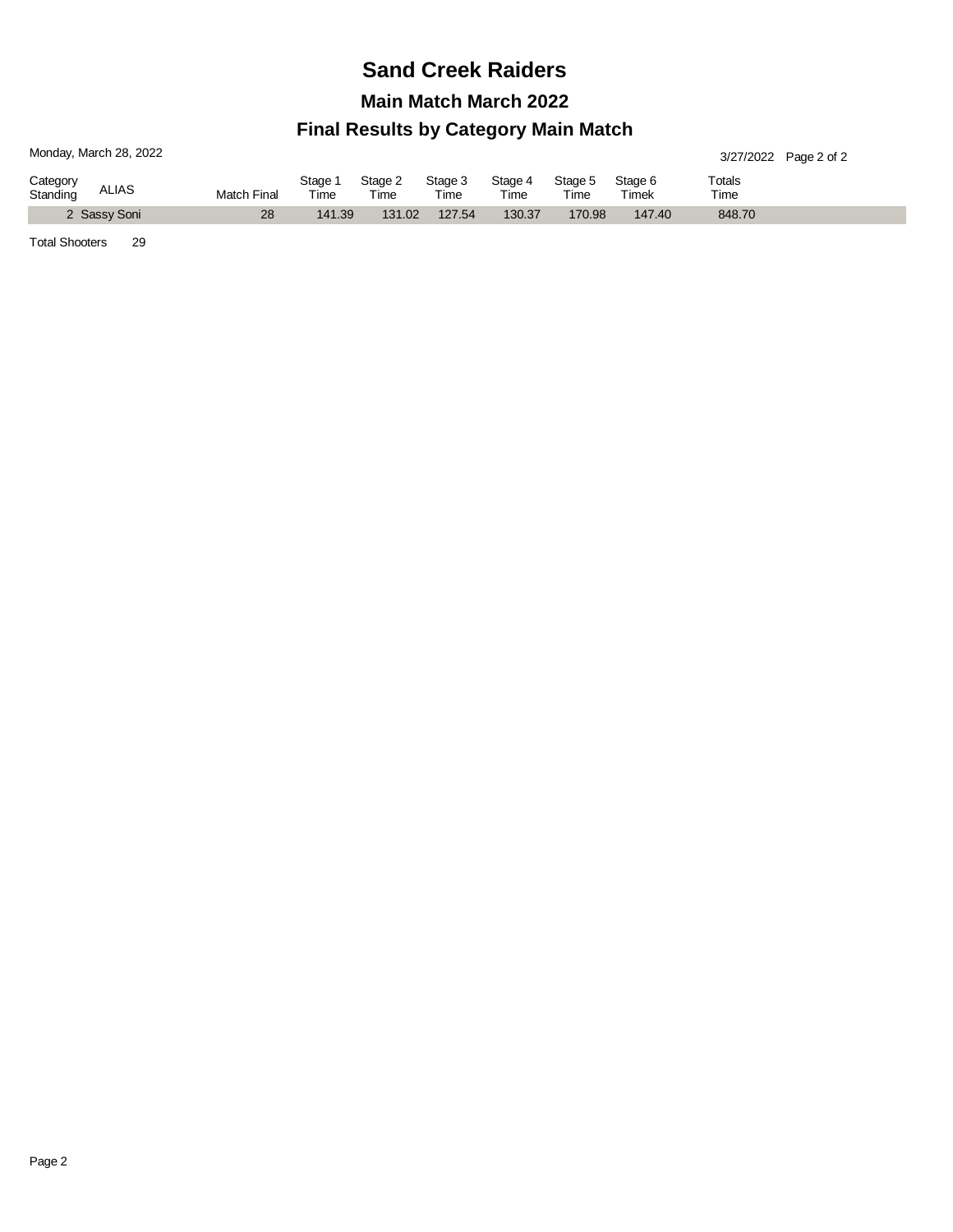#### **Individual Stage Results Main Match Main Match**

| Monday, March 28, 2022              | 2:38:26 PM |
|-------------------------------------|------------|
| Stage Place Stage Number:           | 1          |
| 5 Blanco Perro                      | 46.70      |
| 4 Ash                               | 45.51      |
| 3 Buckshot Sentenza                 | 36.77      |
| 2 Oak Creek Martin                  | 31.40      |
| 1 Thistle Whiskers McBain           | 28.69      |
| Stage Place<br><b>Stage Number:</b> | 2          |
| 5 J W Bones                         | 39.95      |
| 4 Tortoise                          | 38.78      |
| 3 Thistle Whiskers McBain           | 34.29      |
| 2 Doc Holidaily                     | 33.37      |
| 1 Buckshot Sentenza                 | 32.17      |
| Stage Place<br><b>Stage Number:</b> | 3          |
| 5 Tortoise                          | 46.35      |
| 4 Bandana Bob                       | 45.07      |
| 3 Buckshot Sentenza                 | 37.47      |
| 2 Oak Creek Martin                  | 31.97      |
| 1 Thistle Whiskers McBain           | 30.80      |
| Stage Place<br><b>Stage Number:</b> | 4          |
| 5 Blanco Perro                      | 48.96      |
| 4 Oak Creek Martin                  | 39.87      |
| 3 Silas Hendershot                  | 38.00      |
| 2 Buckshot Sentenza                 | 37.45      |
| 1 Thistle Whiskers McBain           | 32.11      |
| Stage Place Stage Number:           | 5          |
| 5 Thistle Whiskers McBain           | 34.68      |
| 4 J W Bones                         | 33.63      |
| 3 Tortoise                          | 32.39      |
| 2 Buckshot Sentenza                 | 25.83      |
| 1 Oak Creek Martin                  | 23.44      |
| Stage Place Stage Number:           | 6          |
| 5 Silas Hendershot                  | 35.54      |
| 4 Thistle Whiskers McBain           | 35.40      |
| 3 Blanco Perro                      | 34.99      |
| 2 Buckshot Sentenza                 | 27.86      |
| 1 Oak Creek Martin                  | 26.69      |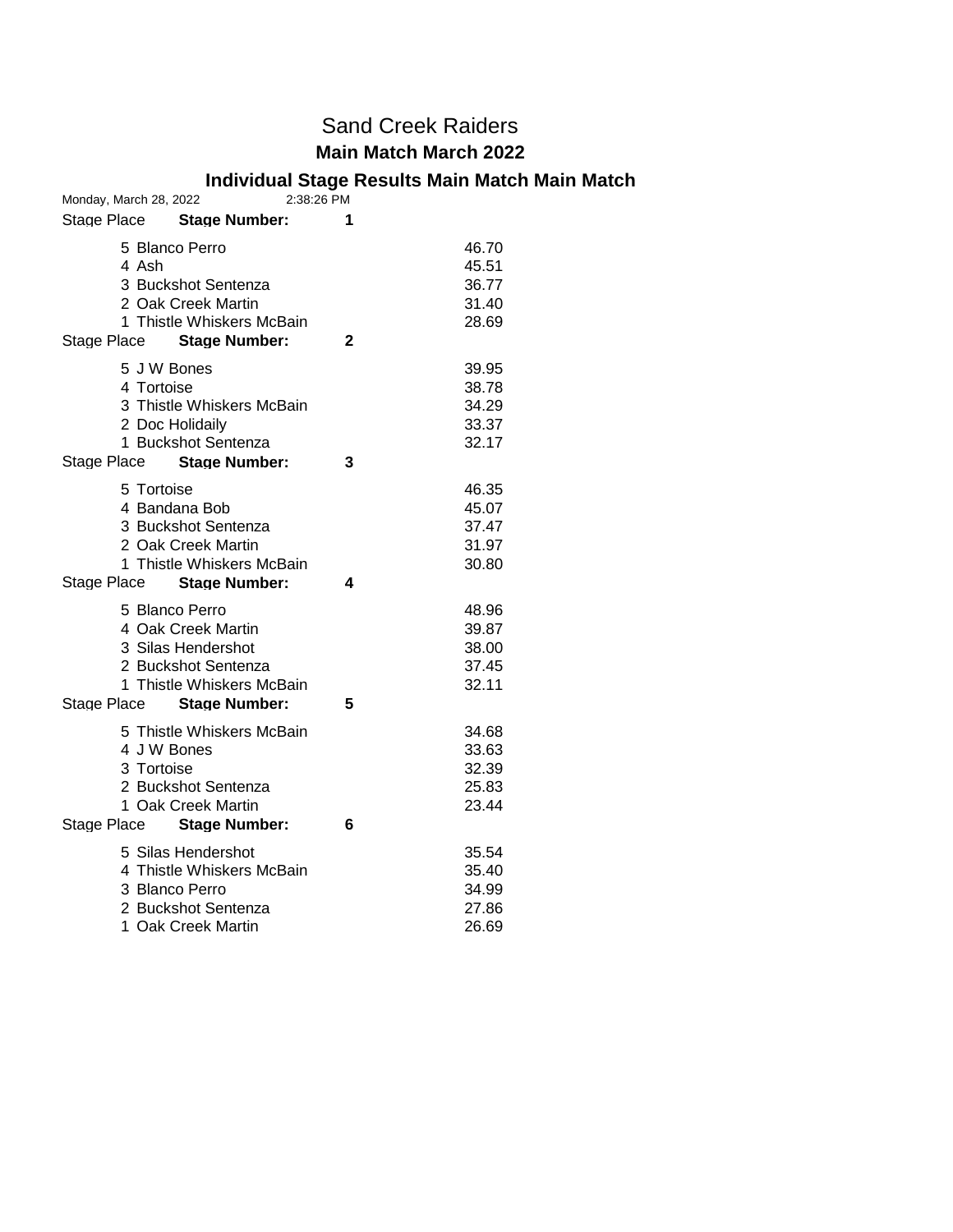## **Sand Creek Raiders Clean and Smooth Main Match** Shoot\_date: 3/27/2022<br>Category Match Finish Cat Finish **Main Match March 2022** Alias Category Category Match Finish Cat Finish **Dead-Eye Anne Gannon Ladies Senior (60 +) 22 1 Colorado**

Total clean shooters: 1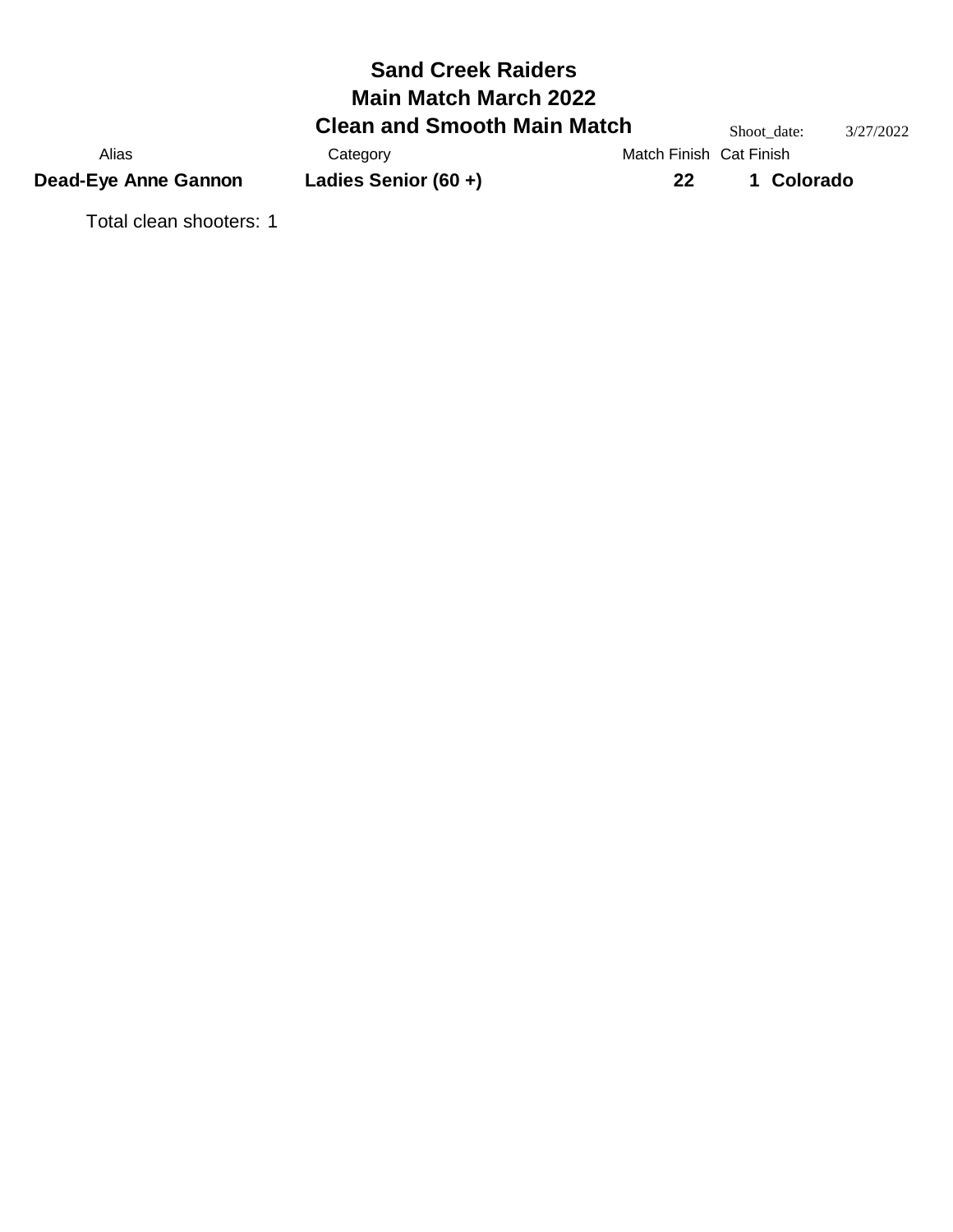#### Sand Creek Raiders Main Match March 2022 **Awards List Match Finals Results Main Match**

| Monday, March 28, 2022             |          |                                                                                                                                                                                                                                                                                                                                                                                     | 2:36:15 PM         |                              |          |                |                     | Shoot Date:  |               |  |
|------------------------------------|----------|-------------------------------------------------------------------------------------------------------------------------------------------------------------------------------------------------------------------------------------------------------------------------------------------------------------------------------------------------------------------------------------|--------------------|------------------------------|----------|----------------|---------------------|--------------|---------------|--|
| $Y = Clean Match$                  | Magenta  |                                                                                                                                                                                                                                                                                                                                                                                     |                    |                              |          |                |                     |              |               |  |
| <b>ALIAS</b>                       | Category | Final                                                                                                                                                                                                                                                                                                                                                                               | Regional<br>Winner | Clean<br>Match               | State    | Misses         | Proc.               | Safety       | Final<br>Time |  |
| 22 Caliber<br>Category:            |          |                                                                                                                                                                                                                                                                                                                                                                                     |                    |                              |          |                |                     |              |               |  |
| Ash                                |          | 8                                                                                                                                                                                                                                                                                                                                                                                   |                    |                              | Colorado | 10             | 0                   | 0            | 312.48        |  |
| Category:<br>49er                  |          |                                                                                                                                                                                                                                                                                                                                                                                     |                    |                              |          |                |                     |              |               |  |
| Tortoise                           |          | 5                                                                                                                                                                                                                                                                                                                                                                                   |                    |                              | Colorado | 15             | 0                   | 0            | 279.89        |  |
| <b>B-Western</b><br>Category:      |          |                                                                                                                                                                                                                                                                                                                                                                                     |                    |                              |          |                |                     |              |               |  |
| <b>Blanco Perro</b>                |          | 4                                                                                                                                                                                                                                                                                                                                                                                   |                    |                              | Colorado | 6              | 0                   | 0            | 261.03        |  |
| Category:                          |          |                                                                                                                                                                                                                                                                                                                                                                                     |                    |                              |          |                |                     |              |               |  |
|                                    |          | 18                                                                                                                                                                                                                                                                                                                                                                                  |                    |                              | Colorado | 8              | $\overline{2}$      | 0            | 455.17        |  |
| Category:                          |          |                                                                                                                                                                                                                                                                                                                                                                                     |                    |                              |          |                |                     |              |               |  |
| Dirty Pole Cat                     |          | 19                                                                                                                                                                                                                                                                                                                                                                                  |                    |                              | Colorado | 3              | $\mathbf{1}$        | 0            | 465.32        |  |
| <b>Classic Cowboy</b><br>Category: |          |                                                                                                                                                                                                                                                                                                                                                                                     |                    |                              |          |                |                     |              |               |  |
| Pawnee Bill                        |          | 11                                                                                                                                                                                                                                                                                                                                                                                  |                    |                              | Colorado | 9              | 0                   | 0            | 330.30        |  |
| Category:<br>Cowgirl               |          |                                                                                                                                                                                                                                                                                                                                                                                     |                    |                              |          |                |                     |              |               |  |
| Izzy Deadyet                       |          | 14                                                                                                                                                                                                                                                                                                                                                                                  |                    |                              | Colorado | 13             | $\mathbf{1}$        | 0            | 370.70        |  |
| Category:<br>Cowboy                |          |                                                                                                                                                                                                                                                                                                                                                                                     |                    |                              |          |                |                     |              |               |  |
|                                    |          | $\overline{c}$                                                                                                                                                                                                                                                                                                                                                                      |                    |                              | Colorado | 7              | 0                   | 0            | 195.97        |  |
| Category:<br><b>Duelist</b>        |          |                                                                                                                                                                                                                                                                                                                                                                                     |                    |                              |          |                |                     |              |               |  |
| <b>Buick MacKane</b>               |          | 13                                                                                                                                                                                                                                                                                                                                                                                  |                    |                              | Colorado | $\overline{7}$ | 0                   | 0            | 353.92        |  |
| Category:                          |          |                                                                                                                                                                                                                                                                                                                                                                                     |                    |                              |          |                |                     |              |               |  |
|                                    |          | 26                                                                                                                                                                                                                                                                                                                                                                                  |                    |                              | Colorado | 9              | $\mathbf{1}$        | 0            | 583.56        |  |
| Category:                          |          |                                                                                                                                                                                                                                                                                                                                                                                     |                    |                              |          |                |                     |              |               |  |
| Cactus Jim                         |          | 17                                                                                                                                                                                                                                                                                                                                                                                  |                    |                              | Colorado | 8              | $\mathsf{O}\xspace$ | 0            | 444.50        |  |
| Gunfighter<br>Category:            |          |                                                                                                                                                                                                                                                                                                                                                                                     |                    |                              |          |                |                     |              |               |  |
|                                    |          | 3                                                                                                                                                                                                                                                                                                                                                                                   |                    |                              | Colorado | 6              | $\mathsf{O}\xspace$ | 0            | 197.55        |  |
| Category:                          |          |                                                                                                                                                                                                                                                                                                                                                                                     |                    |                              |          |                |                     |              |               |  |
|                                    |          | 22                                                                                                                                                                                                                                                                                                                                                                                  |                    | $***$                        | Colorado | 0              | 0                   | 0            | 488.45        |  |
| Senior $(60 +)$<br>Category:       |          |                                                                                                                                                                                                                                                                                                                                                                                     |                    |                              |          |                |                     |              |               |  |
| Whiskey Jim                        |          | 16                                                                                                                                                                                                                                                                                                                                                                                  |                    |                              | Colorado | 7              | 0                   | 0            | 428.65        |  |
| Category:                          |          |                                                                                                                                                                                                                                                                                                                                                                                     |                    |                              |          |                |                     |              |               |  |
| Bandana Bob                        |          | 6                                                                                                                                                                                                                                                                                                                                                                                   |                    |                              | Colorado | 9              | $\pmb{0}$           | 0            | 301.94        |  |
| Category:                          |          |                                                                                                                                                                                                                                                                                                                                                                                     |                    |                              |          |                |                     |              |               |  |
| J W Bones                          |          | 15                                                                                                                                                                                                                                                                                                                                                                                  |                    |                              | Colorado | 9              | $\sqrt{2}$          | $\mathbf{1}$ | 376.44        |  |
| Category:                          |          |                                                                                                                                                                                                                                                                                                                                                                                     |                    |                              |          |                |                     |              |               |  |
|                                    |          | 9                                                                                                                                                                                                                                                                                                                                                                                   |                    |                              | Colorado | 4              | $\pmb{0}$           | 0            | 317.81        |  |
| Category:<br>Wrangler $(36 +)$     |          |                                                                                                                                                                                                                                                                                                                                                                                     |                    |                              |          |                |                     |              |               |  |
| Oak Creek Martin                   |          | $\mathbf{1}$                                                                                                                                                                                                                                                                                                                                                                        |                    |                              | Colorado | 6              | $\mathbf 0$         | 0            | 193.97        |  |
|                                    |          | Cattle Baron (75+)<br>Kay Cee Bronc Buster<br><b>Cattle Baron Duelist</b><br>Thistle Whiskers McBain<br>Elder Statesman (70+)<br>Mustang John Bass<br><b>Elder Statesman Duelist</b><br><b>Buckshot Sentenza</b><br>Ladies Senior (60+)<br><b>Dead-Eye Anne Gannon</b><br>Senior Duelist (60 +)<br>Silver Senior (65+)<br>Silver Senior Duelist (65+)<br><b>Turtle Creek Murray</b> |                    | $=$ Regional Winner<br>Match |          |                | Total               | Total        | Minor         |  |